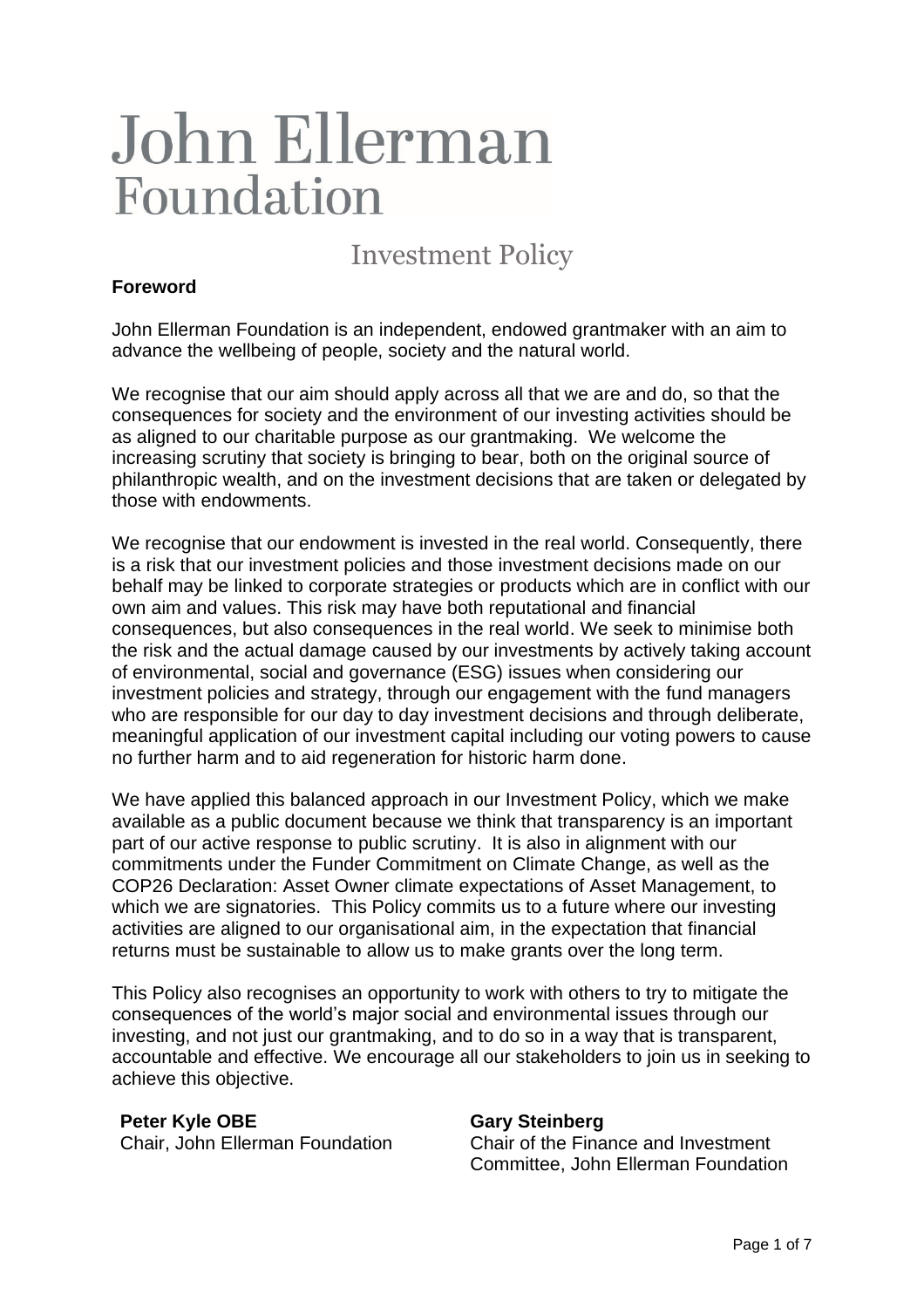# **1. INTRODUCTION**

The John Ellerman Foundation's aim is to advance the wellbeing of people, society and the natural world. The main way we achieve this is by funding charities with grants for work which has national significance in the fields of arts, environment and social action (our funding categories), believing these areas, both separately and together, can make an important contribution to wellbeing. Over recent years, we have become increasingly aware of the importance of managing our investments in a way that supports our aim. This publicly available policy outlines the agreed principles and policies underlying the Foundation's investment of its endowment.

To-date, our primary focus has been to manage the endowment in a way that prioritised financial returns, while balancing the desire to maintain our grant-making capacity with operating in the long-term. We have also sought to address the risk that our investment policies and the investment decisions made on our behalf end up supporting corporate strategies, approaches or products that are poorly aligned to our aims and values. This policy sets out in one place **our ambition to manage our endowment in support of our aim. In practice, this means that we want:**

- To reduce the risk that investment decisions made on our behalf support activities that are poorly aligned to our aims and values.
- To invest in a sustainable way i.e. to support long-term environmental and societal sustainability and to help address the climate and nature emergency;
- To be a responsible investor i.e. to take full account of environmental, social and governance risks in our investment activities.
- To be transparent, accountable and effective.
- To work with the trust and foundations sector in the transformation of systems and institutions for managing endowments.
- To achieve the above in such a way that any positive non-financial impact from our investments exceeds any financial returns foregone to achieve them.

The Foundation is run by a small group of staff and trustees with a range of professional and personal expertise in our funding categories, grant-making and financial management. The management and administration of the investments must be carried out in accordance with The Scheme (the Foundation's governing document), the Trustee Act 2000 and the Charity Commission's guidance. This document is based on these and decisions agreed by the Finance and Investment Committee and approved by the Board of Trustees.

# **2. GENERAL BACKGROUND**

The original Foundation was set up in 1971 through the wealth and generosity of the second Sir John Ellerman, a distinguished zoologist and world expert in the study of rodents, who in 1933 inherited his father's baronetcy and considerable wealth that had been built up from scratch in the early  $20<sup>th</sup>$  century into an empire of shipping and other businesses. The current Foundation has been in operation since 1993 and brings together the funds originally donated in 1971 with a smaller trust fund set up by the first Sir John Ellerman in his will.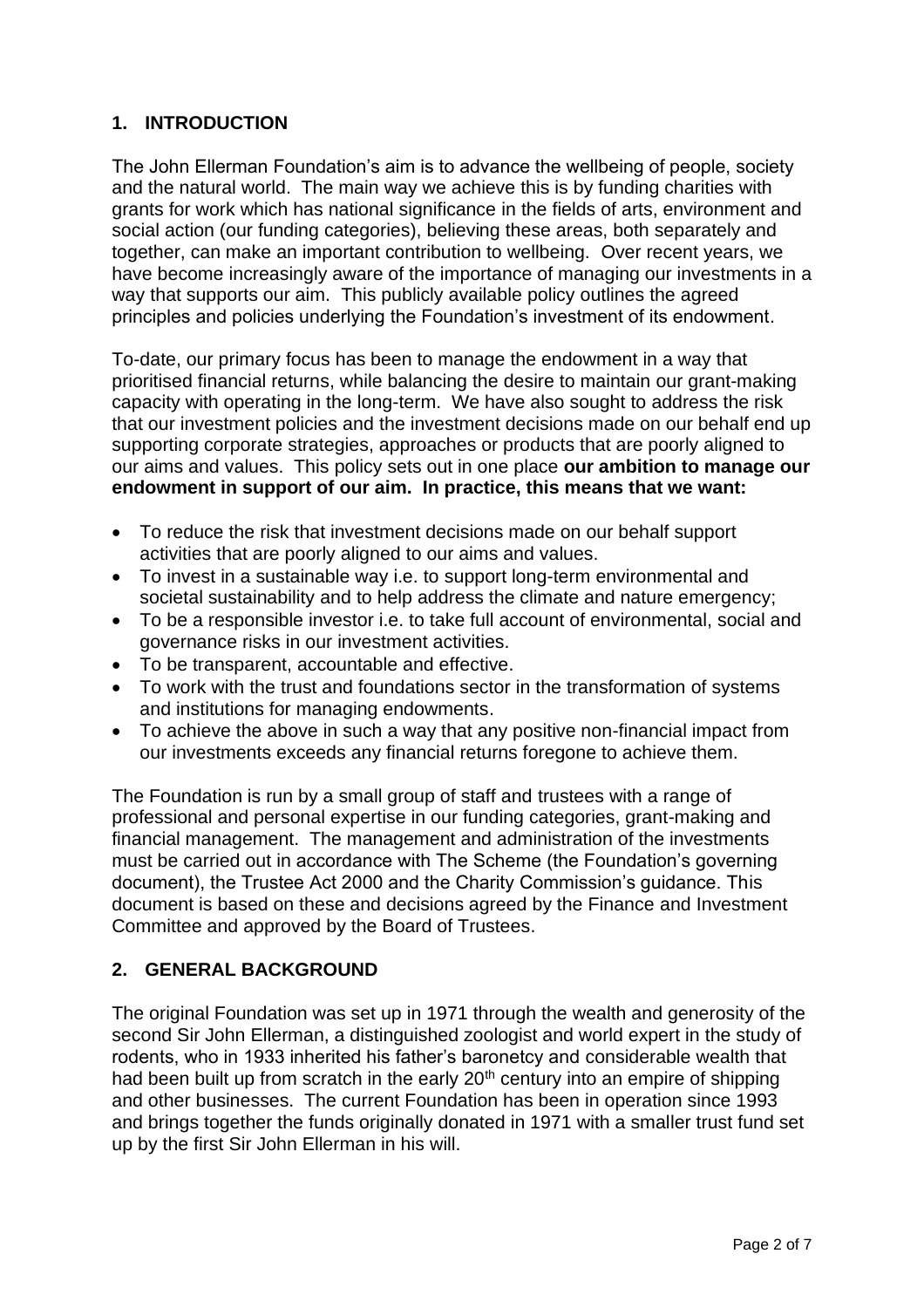# **3. INVESTMENT POWERS**

The assets of the charity must be invested in accordance with the governing instrument and the Trustee Act 2000. The latest guidance from the Charity Commission is also taken into account.

#### **a) The Scheme (Trust Deed – the Foundation's governing document, approved by the Charity Commission England and Wales in March 2002)**

Clause 20. Powers of Investment: The trustees will have the powers of investment specified in the Trustee Act 2000 (as amended or replaced from time to time). Clause 22. Use of Income and Capital: (1) The trustees must firstly apply: (a) the charity's income; and (b) if the trustees think fit, expendable endowment; in meeting the proper costs of administering the charity and of managing its assets (including the repair and insurance of its buildings).

## **b) Trustee Act 2000**

The 'General Power of Investment' states that a trustee may make any kind of investment, except land, and subject to any restriction in the governing document, that he could make if he were absolutely entitled to the assets of the trust.

## **c) Charity Commission Guidance**

The latest guidance from the Charity Commission is followed, in particular CC14 – Charities and Investment Matters – a guide for Trustees.

## **4. INVESTMENT OBJECTIVE**

The financial objective is to achieve a real return of 4% pa (calculated as 4% + CPIH) in the long term.

# **5. INVESTMENT STRATEGY**

In order to deliver our investment policy successfully, we have considered carefully the following six key factors:

- a) **Our Values:** Our values are to be responsive, discerning, connected, flexible and to apply a personal touch. They reflect how we work, and we believe they should be applied to the management of our endowment just as they are applied to our grant-making work.
- b) **Financial, Social and Impact Investing:** We want to use all appropriate tools to deliver against our vision in the most impactful ways available to us, whilst still achieving both social and financial returns of varying degrees based on the type of investment made.
- c) **Risk and Spending:** In order to pursue our mission for the long term, we cannot simply spend the endowment that we have been entrusted with; we have to achieve a financial return on our endowment. The Trustee Board has set a level of risk, which is defined as expected volatility of returns, that it is prepared to tolerate in order to generate a level of financial returns required to support its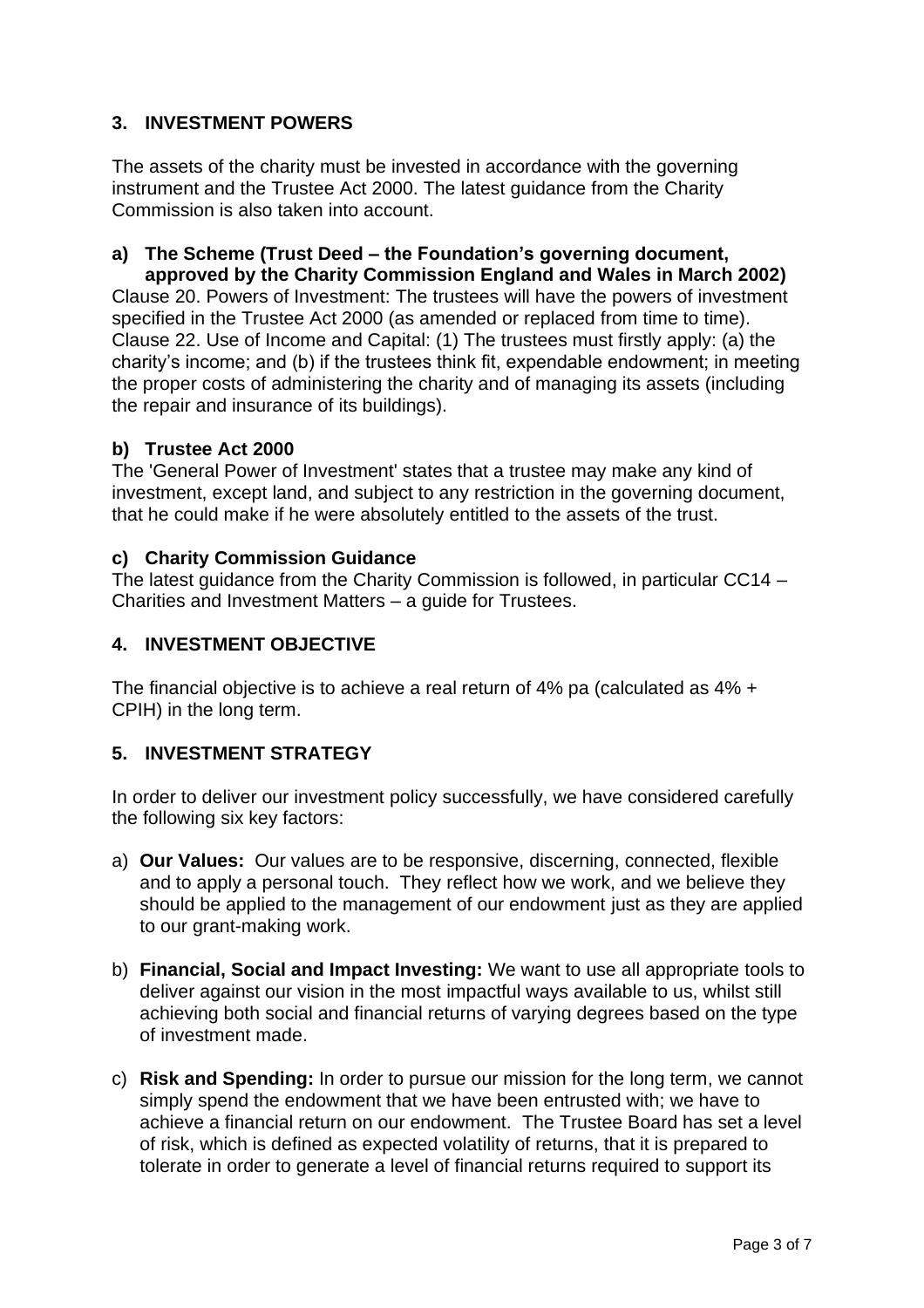grant spending. Striving for sustainability should also mitigate against the risk of permanent impairment of capital.

- d) **Working in Partnership:** To deliver this policy effectively we will consult with other key stakeholders – namely: those we fund and those that apply to us; fund managers and other advisers; social and impact investors; and other trusts and foundations, including those we work with through initiatives such as the Charities Responsible Investment Network (CRIN) and the Funder Commitment on Climate Change.
- e) **Time Horizon:** In January 2012, the decision was taken for the Foundation to move from existing in perpetuity, to existing in the long term, which for us means in excess of 30 years. We have decided to review our choice to exist in the long term every three years to determine if an end date should be chosen for the Foundation. By reviewing this decision periodically, we can:
	- Determine our annual spend rate more flexibly, including increasing or decreasing our spend rate by adjusting our spend from the endowment more easily in response to unexpected and unplanned for emergencies.
	- Make better informed decisions about the way in which our endowment is invested.
	- Ensure our Investment Objective is not inconsistent with the expected lifespan of the endowment and, the agreed risk level and the rate of grant spending.

#### **6. OUR APPROACH**

We recognise that our endowment is invested in the real world, and so our ambitions as set out in this policy, may not always be possible to achieve in full. There is a clear risk that our investment policies and investment decisions made on our behalf may be linked to corporate strategies, approaches or products which are in conflict with our own aim and values. This risk may have both reputational and financial consequences. We minimise this by working towards the following approach to investing:

1. **Financial Investing that is sustainable and responsible:** *Long-term investing motivated by financial returns, whilst taking fully into account environmental, social and governance factors.*

Working with fund managers appointed by us through competitive selection processes administered by the Finance and Investment Committee and staff, we expect that our investments will remain invested predominantly in equities. We believe that good financial investments are those in companies that operate in a way that is environmentally and economically sustainable and socially responsible.

We will be proactive in discussing with our fund managers our views on Environmental, Social and Governance (ESG) factors, sustainability and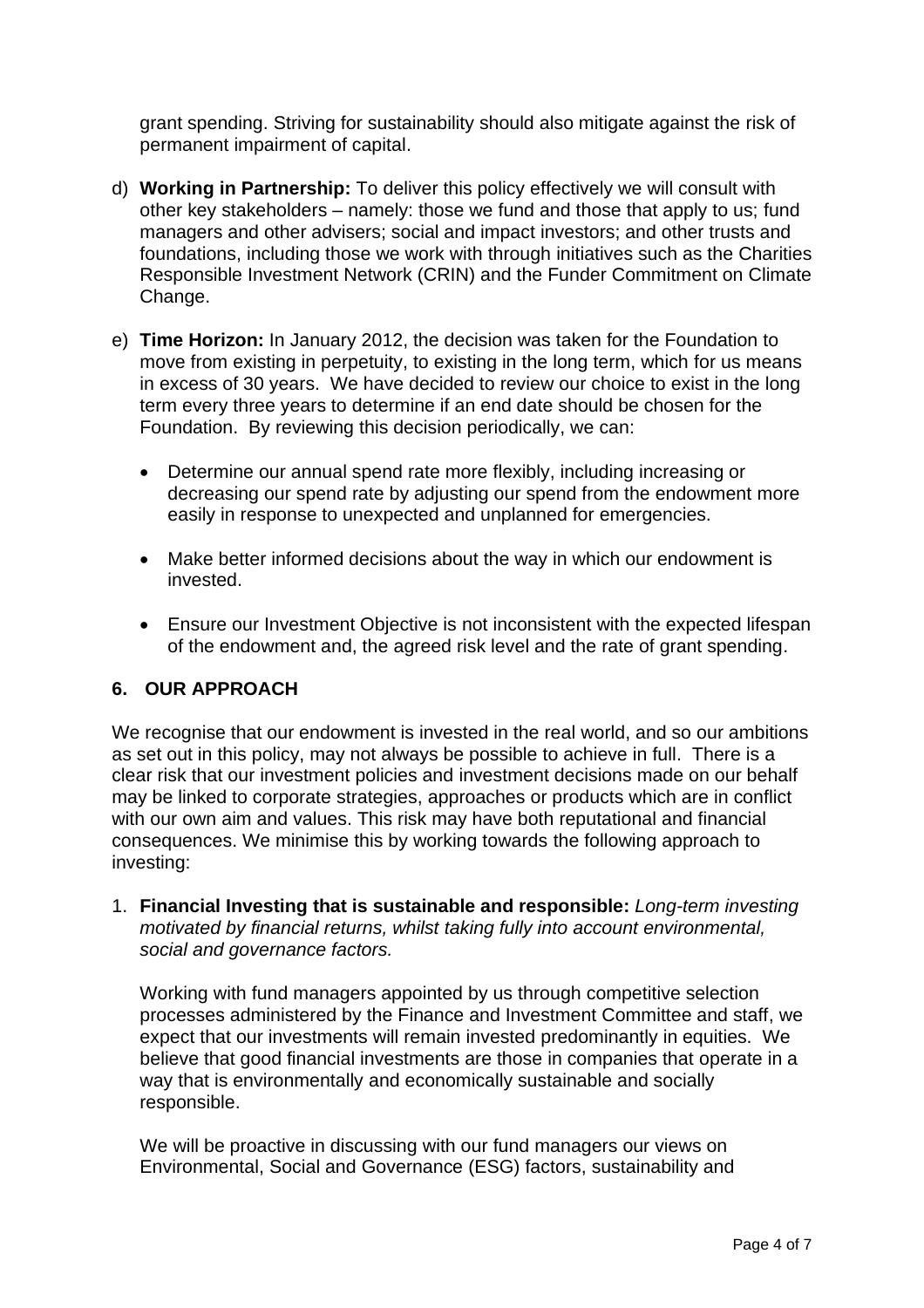responsibility. We will expect them to engage with their investee companies, to use voting rights attached to equity holdings in support of these views and to report back to us on these activities.

We will encourage our fund managers to make investments that support the just transition to net zero carbon and a carbon positive future and to review the carbon footprint of our investments annually.

Our approach is evolving, and we recognise that our aspirations require pragmatism too – meaning that it is our ambition to address the level to which our fund managers and investors invest in industries and corporate practices that are materially misaligned to our aim and funding categories. However, we recognise that there are difficulties in setting thresholds for contentious activities within large and diverse global businesses and in determining just where to draw the line within an integrated sector or supply chain. We expect our fund managers to engage with companies on our behalf over sustainability matters and report the outcomes of any engagement activity back to us. We will review regularly our approach and progress in order to develop the appropriate policies with regard to collective engagement strategies, direct engagement activities through our fund managers, divestment and exclusions.

2. **Impact and Social Investing:** *Investing where both financial and non-financial returns, in support of the Foundation's aim, are expected.*

This can represent a range of different approaches from no sacrifice of financial return, to no financial return, balanced by a compensating social benefit, and in line with our organisational aim. For example, we might provide organisations with repayable financing models in order for them to achieve their social and charitable purpose and grow their impact.

Normally, investments will be managed through fund managers appointed by us through the Finance and Investment Committee, and subject to the required due diligence and assessment processes being undertaken. The investments made will offer social and environmental benefits and be a good match for one or more of our three funding categories.

The Board will consider the expected financial return and the expected financial return foregone in order to further the Foundation's aims, before making decisions on potential investments. It will take appropriate advice where necessary.

Investments will be made when it is mutually agreed that it is a better option for the recipient organisation than providing them with a grant, and if the investment offered is additional or different to what could be achieved with a grant.

The performance of our Investments will be reviewed periodically throughout the year. The Head of Finance and Resources is responsible for this on a day-to-day basis, with support from the Director, and the Finance and Investment Committee assumes overall responsibility and oversight on behalf of the Board.We will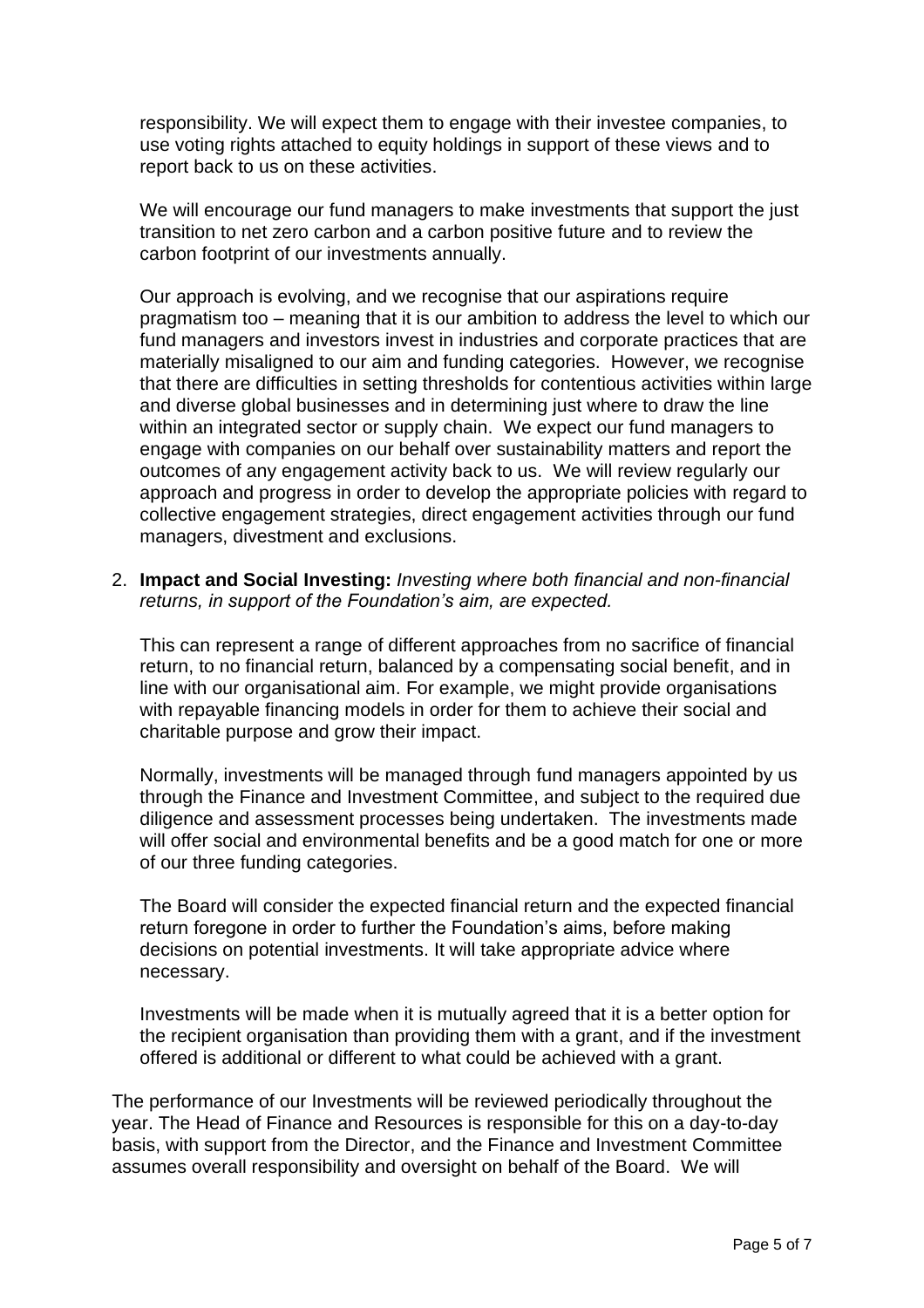continue to delegate day-to-day responsibility for our investments to the relevant specialists and practitioners, meaning we are a step removed from the investments we make on a day-to-day basis. However, by actively engaging with our fund managers, the Foundation, through its Finance and Investment Committee, can ensure that our investments are more closely aligned to this policy.

## **7. PERFORMANCE BENCHMARKS**

Individual fund manager mandates are set against specific individual financial benchmarks. The total portfolio financial return is measured against:

- 1. Total Return Target of 4% + CPIH.
- 2. Simple Benchmark of 85% MSCI AC (Morgan Stanley Capital International All Country) World Index and 15% British Government All Stocks Bond Index.

The measurement and benchmarking of non-financial impacts will need to be developed in order that value for money can be assessed.

## **8. SPENDING POLICY**

A spending policy is set annually, at the February Finance and Investment Committee Meeting, before being approved by the Board of Trustees in March in the same year. We recognise the need to balance available funds between current and future beneficiary charities, while taking into account the potential for generating real investment returns over the long term. Historically, the agreed formula has been an annual total expenditure budget of 4.5% of the Foundation's net assets (net of investment management fees) averaged over the quarter end values of the last three calendar years.

Trustees can and do apply flexibility to spending to ensure they can support the best work at the right time and respond to changes in the investment market and relevant economic, political and societal changes. In the case of a grant under or overspend, the Trustee Board will make a decision that year as to whether to carry forward the balance to the following year.

#### **9. IMPLEMENTING THIS POLICY**

Ultimately, our Director and Head of Finance and Resources are both responsible for the delivery of this policy, with oversight by our Board of Trustees – which in the main will be delegated to the Finance and Investment Committee. An annual report on our progress against this policy will be shared with the Board, with key elements shared externally. The policy is accompanied by an internally-facing operational guidance and notes document, which will be reviewed and updated annually by the Finance and Investment Committee.

We will need to work with our fund managers and other related stakeholders through annual review meetings and other relevant meetings to monitor compliance with our policy, and any issues or opportunities arising from this. This will help us develop measures and benchmarks, as well as enabling us to take action when the policy is not being met.